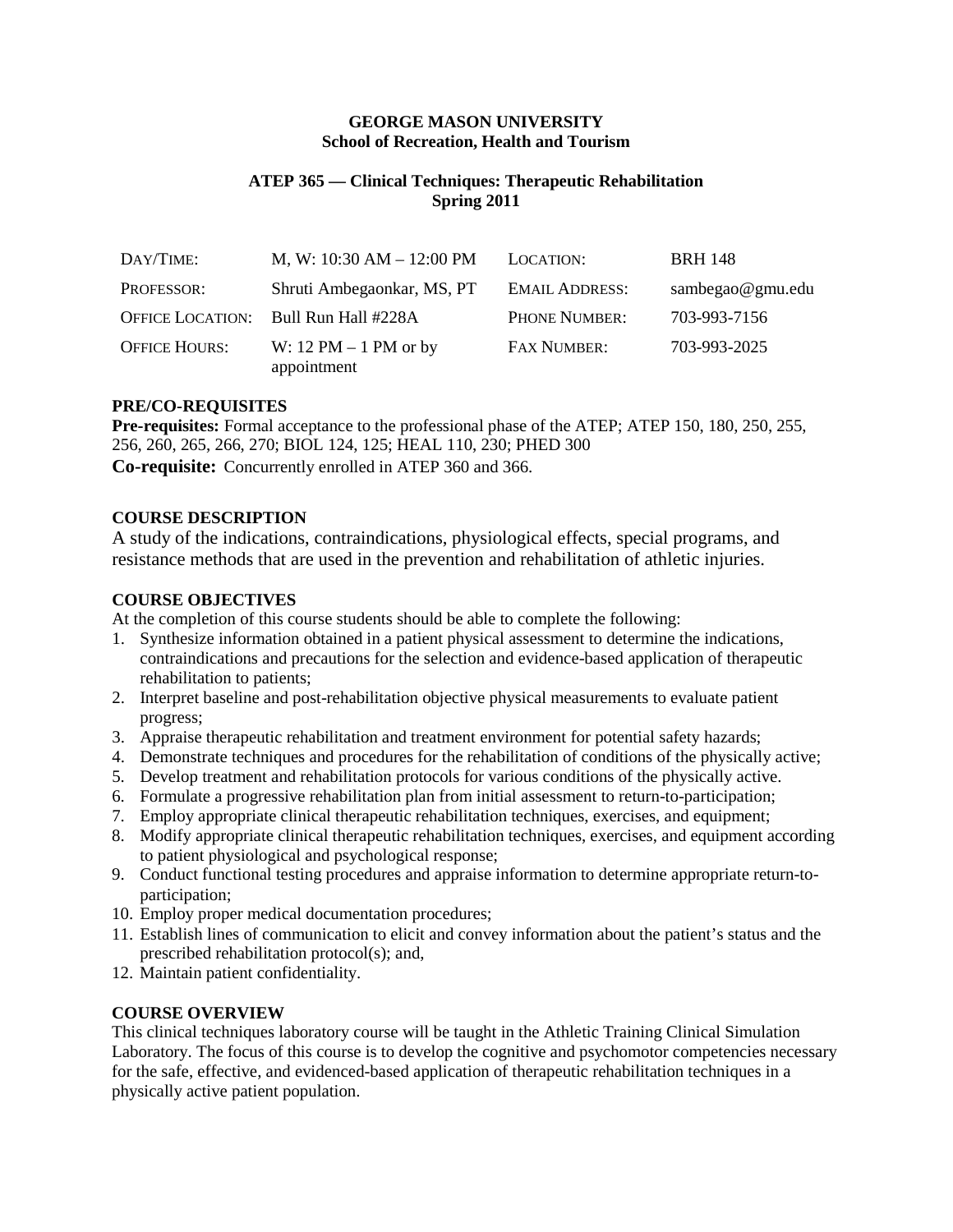#### **Attendance**

Students are expected to be on time, attend all class meetings and be prepared for in class assignments and projects. Excused absences include the following: illness (must bring a receipt or note from a doctor), family death, athletic/academic event, and others at the discretion of the instructor. For known upcoming absences, students must contact the instructor at least one week in advance to the missed class to make up work. In the case of illness or some other unforeseen absence, the student must contact the instructor via e-mail or telephone. At the next attended class meeting the student will discuss material that is to be completed. It is the student's obligation to pursue any make-up work.

### **Dress**

During the laboratory section of the course, students will be asked to wear appropriate clothing to expose various body parts for the purposes of practicing the application of emergency medical procedures. Tank tops and sports bras/bathing suit tops will be required when topics focus on the upper body. Shorts will be required will be required when topics focus on the lower body.

#### **Special Requirements**

This course requires a laboratory fee of \$100.00 payable to George Mason University.

### **Accreditation Standards**

Upon completion of this course, students will meet the following Commission on Accreditation of Athletic Training Education (CAATE) competencies:

| Code    | Competency                                                                                |
|---------|-------------------------------------------------------------------------------------------|
| EX-C1   | Describe the physiological and pathological processes of trauma, wound healing and        |
|         | tissue repair and their implications on the development, progression and                  |
|         | implementation of a therapeutic exercise program.                                         |
| $EX-C2$ | Describe the mechanical principles applied to the design and use of therapeutic           |
|         | exercise equipment and techniques (leverage, force, kinesiology and biomechanics).        |
| $EX-C3$ | Describe common surgical techniques, pathology, and any subsequent anatomical             |
|         | alterations that may affect the implementation of a therapeutic exercise program.         |
| $EX-C4$ | Describe the appropriate selection and application of therapeutic exercises taking the    |
|         | following into consideration:                                                             |
| EX-C4a  | The physiological responses of the human body to trauma                                   |
| EX-C4b  | The physiological effects of inactivity and immobilization on the musculoskeletal,        |
|         | cardiovascular, nervous, and respiratory systems of the human body                        |
| EX-C4c  | The anatomical and/or biomechanical alterations resulting from acute and chronic          |
|         | injury and improper mechanics                                                             |
| EX-C4d  | The physiological adaptations induced by the various forms of therapeutic exercise,       |
|         | such as fast-versus slow-twitch muscle fibers                                             |
| EX-C4e  | The physiological responses of additional factors, such as age and disease                |
| $EX-C5$ | Describe the indications, contraindications, theory, and principles for the incorporation |
|         | and application of various contemporary therapeutic exercise equipment and                |
|         | techniques, including aquatic therapy, manual therapy and mobilization.                   |
| EX-C6   | Define the basic components of activity-specific rehabilitation goals, functional         |
|         | progressions, and functional outcomes in a therapeutic exercise program.                  |
| EX-C7   | Describe the process/methods of assessing and reassessing the status of the patient       |
|         | using standard techniques and documentation strategies in order to determine              |
|         | appropriate treatment and rehabilitation plans and to evaluate the readiness to return to |
|         | the appropriate level of activity. This includes the ability to:                          |
| EX-C7a  | Describe and interpret appropriate measurement and functional testing procedures as       |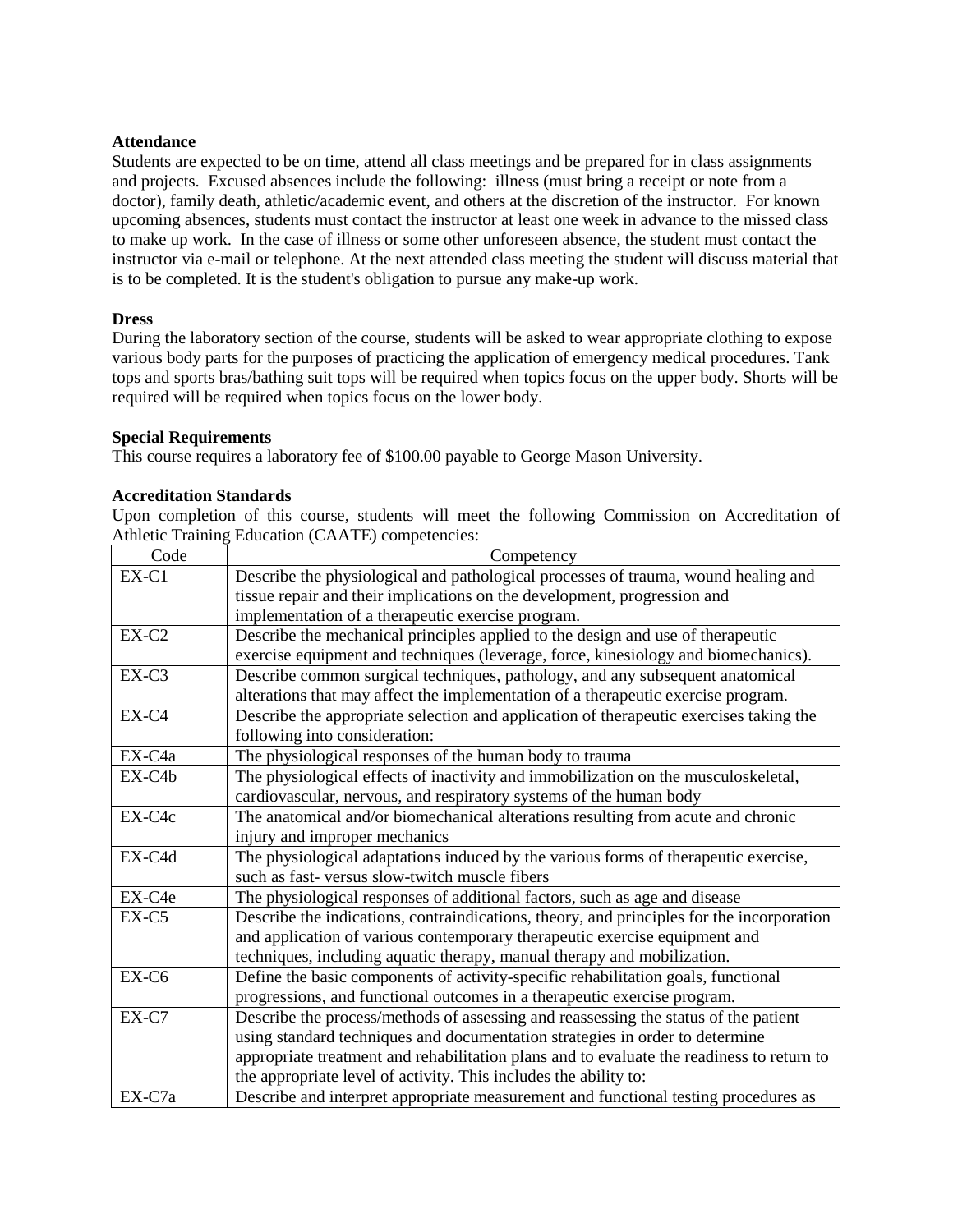|          | they relate to the selection and application of therapeutic exercise.                   |
|----------|-----------------------------------------------------------------------------------------|
| EX-C7b   | Interpret objective measurement results (muscular strength/endurance, range of          |
|          | motion) as a basis for developing an individualized therapeutic exercise program.       |
| EX-C7c   | Interpret the results of a physical assessment and determine an appropriate therapeutic |
|          | exercise program to return the patient to physical activity.                            |
| EX-C7d   | Determine the appropriate therapeutic exercise program and appropriate therapeutic      |
|          | goals and objectives based on the initial assessment and frequent reassessments.        |
| EX-C7e   | Determine the criteria for progression and return to activity based on the level of     |
|          | functional outcomes.                                                                    |
| EX-C7f   | Describe appropriate methods of assessing progress in a therapeutic exercise program    |
|          | and interpret the results.                                                              |
| $EX-C7g$ | Interpret physician notes, postoperative notes, and physician prescriptions as they     |
|          | pertain to a therapeutic exercise program.                                              |
| EX-C7h   | Describe appropriate medical documentation for recording progress in a therapeutic      |
|          | exercise program.                                                                       |
| EX-C8    | Explain the effectiveness of taping, wrapping, bracing, and other supportive/protective |
|          | methods for facilitation of safe progression to advanced therapeutic exercises and      |
|          | functional activities.                                                                  |
| EX-C9    | Describe manufacturer's, institutional, state and federal guidelines for the inspection |
|          | and maintenance of therapeutic exercise equipment.                                      |
| $EX-P1$  | Assess a patient to determine specific therapeutic exercise indications,                |
|          | contraindications, and precautions.                                                     |
| $EX-P2$  | Obtain and interpret baseline and post-exercise objective physical measurements to      |
|          | evaluate therapeutic exercise progression and interpret results.                        |
| $EX-P3$  | Inspect therapeutic exercise equipment to ensure safe operating condition.              |
| $EX-P4$  | Demonstrate the appropriate application of contemporary therapeutic exercises and       |
|          | techniques according to evidence-based guidelines.                                      |
| $EX-P5$  | Instruct the patient in proper techniques of commonly prescribed therapeutic exercises. |
| EX-P6    | Document rehabilitation goals, progression and functional outcomes.                     |
| $EX-P7$  | Perform a functional assessment for safe return to physical activity.                   |

# **REQUIRED READINGS**

1) Houglum, P (2010) *Therapeutic Exercise For Musculoskeletal Injuries*. 3rd ed. Champaign, IL: Human Kinetics Co.

# **EVALUATION**

Students will be evaluated on content standards (knowledge gained) and psychomotor competency performance (demonstration of the skill content). Content standards and psychomotor skills will be assessed via practical skill demonstrations (Competency Evaluations) and a comprehensive practical examination. Class participation will be assessed through completion of daily class activities.

### **Competency Assessment**

Performance will be assessed through completion of cognitive and psychomotor competency examinations.

### **Comprehensive Practical Examination**

One comprehensive practical examination will be administered. The examination will require a demonstration of content knowledge and psychomotor skill gained throughout the entire semester.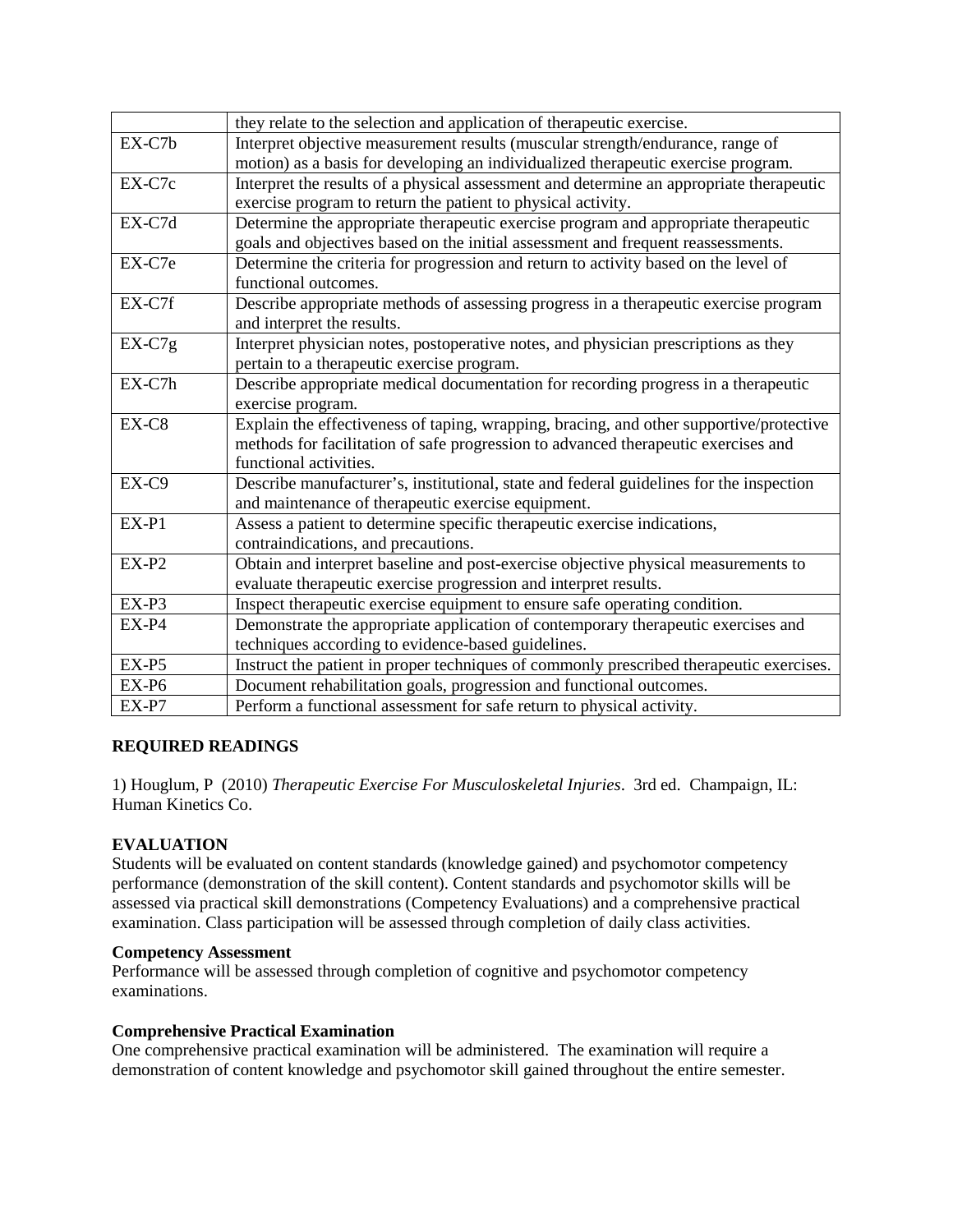| Course Graamg searc           |               |                    |                     |
|-------------------------------|---------------|--------------------|---------------------|
| <b>ASSESSMENT METHOD</b>      | <b>NUMBER</b> | <b>POINTS EACH</b> | <b>POINTS TOTAL</b> |
| <b>Ouizzes</b>                |               |                    | 00                  |
| <b>Competency Evaluations</b> |               | 80                 | 400                 |
| <b>TOTAL</b>                  |               |                    | 500                 |

**Course Grading Scale**

The student's final letter grade will be earned based on the following scale:

| A: $465 - 500$ pts. $(93\%)$  | C+: $385 - 399$ pts. $(77%)$  |
|-------------------------------|-------------------------------|
| A-: $450 - 464$ pts (90%)     | C: $365 - 384$ pts. (73%)     |
| B+: $435 - 449$ pts. $(87%)$  | C-: $350 - 364$ pts. $(70\%)$ |
| B: $415 - 434$ pts. $(83\%)$  | D: $315 - 349$ pts. (63%)     |
| B-: $400 - 414$ pts. $(80\%)$ | $F: < 315$ pts.               |
|                               |                               |

### **MAKE UP WORK**

Students who are absent or who arrive late without an official university or a medical doctor's excuse may miss quizzes or other in-class activities. There will be no make-up quizzes or exams unless an excused absence has been warranted. Students who miss an examination quiz or other class activity because of an excused absence must complete the assignment on their first time back in class. All makeup work must be completed by the last day of class unless other approved arrangements are made. It is the student's obligation to pursue any make-up work.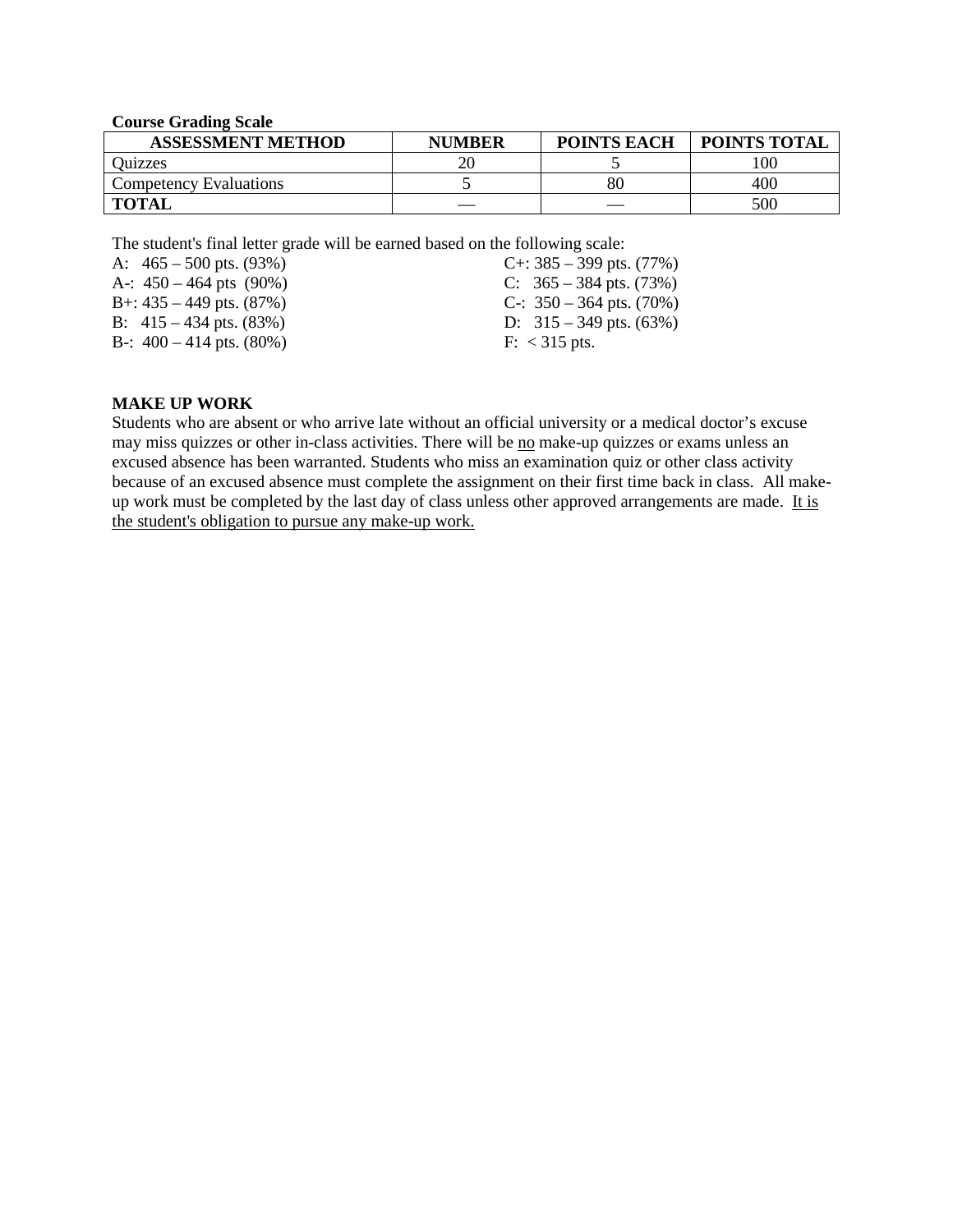| <b>DAY</b>     | <b>DATE</b> | <b>TENTATIVE TOPIC</b>                                                                                                                                 |
|----------------|-------------|--------------------------------------------------------------------------------------------------------------------------------------------------------|
| 1              | 1/24        | Introduction                                                                                                                                           |
| $\overline{2}$ | 1/26        | Otoscope, breath sounds, bowel sounds, heart sounds                                                                                                    |
| 3              | 1/31        | Patient assessment / profile, Goal Setting, SOAP note                                                                                                  |
| 4              | 2/2         | Measurement in rehabilitation— girth and goniometry                                                                                                    |
| 5              | 2/7         | Measurement in rehabilitation— girth and goniometry                                                                                                    |
| 6              | 2/9         | Motor skill acquisition— Teaching methods and cues, Ambulation<br>techniques                                                                           |
| 7              | 2/14        | Competency Evaluation #1                                                                                                                               |
| 8              | 2/16        | Techniques to improve range of motion $&$ flexibility                                                                                                  |
| 9              | 2/21        | Manual muscle testing                                                                                                                                  |
| 10             | 2/23        | PNF strengthening                                                                                                                                      |
| 11             | 2/28        | Proprioception and plyometrics                                                                                                                         |
| 12             | 3/2         | Competency Evaluation #2                                                                                                                               |
| 13             | 3/7         | Posture and gait analysis                                                                                                                              |
|                |             | $3/14 - 3/20$ - No Classes Spring Break                                                                                                                |
| 14             | 3/9         | Basic joint mobilization, myofascial release, massage, and muscle energy<br>techniques                                                                 |
| 15             | 3/21        | Aquatic therapy                                                                                                                                        |
| 16             | 3/23        | Functional exercises and testing                                                                                                                       |
| 17             | 3/28        | Competency Evaluation #3                                                                                                                               |
| 18             | 3/30        | Shoulder and Arm joint mobilizations, flexibility, strengthening exercises                                                                             |
| 19             | 4/4         | Shoulder and Arm stabilization, plyometric, and functional exercises                                                                                   |
| 20             | 4/6         | Elbow and forearm joint mobilizations, flexibility, strengthening exercise                                                                             |
| 21             | 4/11        | Wrist and hand joint mobilizations, flexibility, strengthening exercise                                                                                |
| 22             | 4/13        | Competency Evaluation #4                                                                                                                               |
| 23             | 4/18        | Spine cover specific posture and cervical & pelvic stabilization and<br>strengthening exercises                                                        |
| 24             | 4/20        | Spine cover specific proprioceptive, joint mobs and major flexibility                                                                                  |
| 25             | 4/25        | Hip proprioceptive, joint mobilizations, stabilization and common flexibility,<br>strengthening exercises, functional exercises                        |
| 26             | 4/27        | Knee and thigh proprioceptive, joint mobilizations, stabilization and common<br>flexibility, strengthening exercises, functional exercises             |
| 27             | 5/2         | Foot, ankle, and lower leg proprioceptive, joint mobilizations, stabilization<br>and common flexibility, strengthening exercises, functional exercises |
| 28             | 5/4         | Writing progress reports and discharger summaries                                                                                                      |
| 29             | 5/11        | Competency Evaluation #5 – 10:30 am – 1:15 pm                                                                                                          |

*Note: Faculty reserves the right to alter the schedule as necessary.*